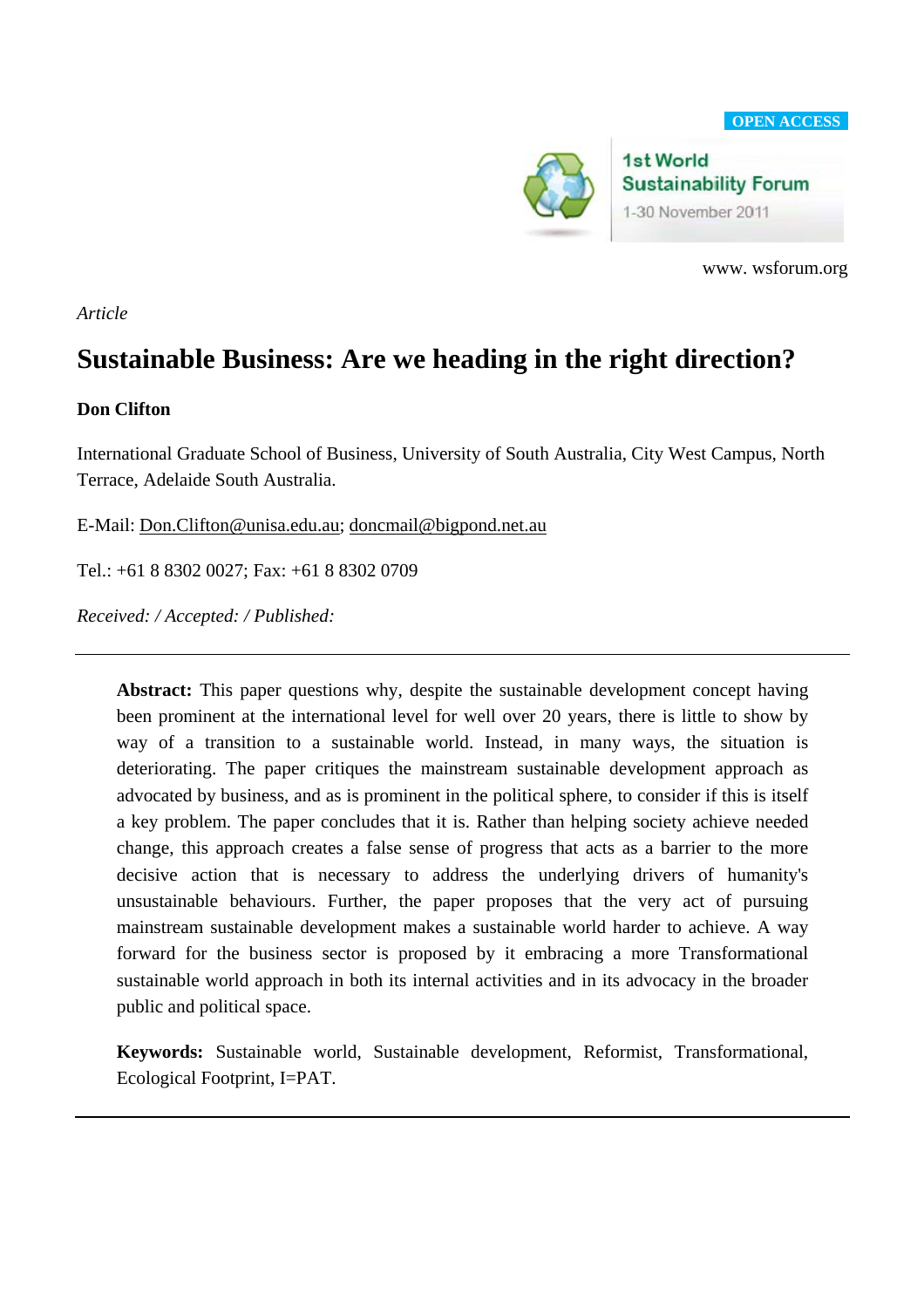#### **1. Introduction**

The need for humanity to live sustainably, that is, for there to be a *sustainable world*, has roots that date back thousands of years in concerns expressed at the environmental damage humans cause [1]. Contemporary sustainable world discourse is often dated from the 1880s and the response to environmental damage that paralleled the emergence of the industrial revolution, and subsequent progression of environmental thought through to the advent of the modern day environmental movement in the 1960s [2-4]. Following the release of the 1987 World Commission on Environment and Development's report "*Our Common Future*" (the *Brundtland Report*) [5] and a series of follow-up international events including the 1992 Rio UN Conference on Environment and Development, and the 2002 Johannesburg World Summit on Sustainable Development, the sustainable world concept, often expressed as *sustainable development*, has since gained prominence on the international stage [6, 7]. The concept is now well embedded in national and international political circles, in the business sector, in the agendas of a broad range of NGOs, social groups, and research organisations, and in many academic and professional disciplines [8].

Despite this, humanity is not living sustainably. Absolute and persistent poverty continues to affect hundreds of millions of people [9, 10], the resource-use gap between the rich and the poor is increasing [9, 11], the Earth's ecosystems continue to deteriorate [12, 13], atmospheric greenhouse gas loads continue to rise driving increased global warming and ocean acidification [14, 15], and humanity's use of the Earth's renewable resource base continues to exceed its rate of regeneration, with this unsustainable rate of use accelerating [16, 17].

Why is this happening? The purpose of this paper is to consider whether the dominant sustainable development approach is itself the problem such that, regardless of how aggressively it is pursued, it is by its nature unable to, or is highly unlikely to, deliver its promised sustainable world outcomes. Although focusing on the business sector, the findings of this critique are equally relevant to other social actors in their pursuit of sustainable world outcomes, including governments, religious organisations, educational institutions, NGOs, communities, families, and individuals.

The paper begins by considering what it means for there to be a sustainable world, and describes two main sustainable world approaches: *a Reformist approach*, which is consistent with mainstream sustainable development, and a *Transformational approach*. What it means for businesses to contribute to a sustainable world is then considered in terms of the *sustaining corporation*.

Reformism, which is the approach advocated by the business sector, is then assessed in terms of: (a) Ecological Footprint Analysis (*Footprint Analysis*) in conjunction with *I=PAT* (I=PAT representing humanity's ecological impact (*I*) as a function of population (*P*), consumption/production per capita (*A*), and technologies used in the consumption/production process (*T*)), and (b) some of the key strategies advocated by business by which this sector proposes that it can make a contribution to a sustainable world, namely maximisation of renewable natural resource productivity, efficiency of resource use in production, and the uptake of more environmentally benign production and consumption practices.

The analysis concludes that pursuing the mainstream Reformist sustainable development agenda is highly unlikely to progress humanity towards the achievement of a sustainable world. Further, rather than helping society achieve needed change, this paper argues that Reformism can instead create a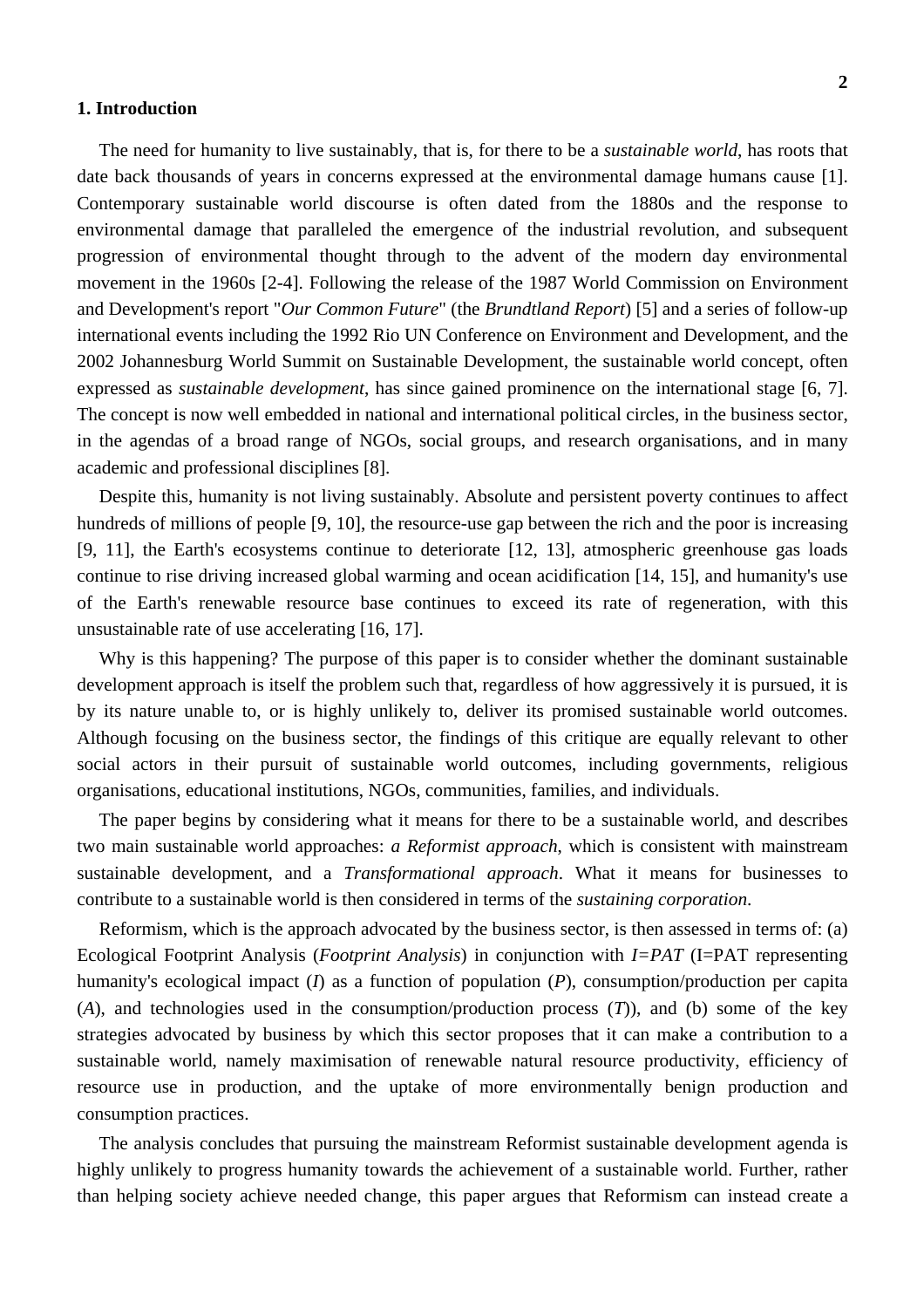false sense of progress that acts as a barrier to the more decisive action that is necessary to address the core underlying drivers of humanity's unsustainable behaviours. In addition, the very act of pursuing the Reformist approach can make the sustainable world goal harder to achieve.

#### **2. Sustainable development and a sustainable world**

 $\overline{a}$ 

Sustainable development is a concept that forms part of a broader set of ideas focused on what it means for there to be a sustainable world. Despite agreement that a sustainable world is something we need [18-20], what is required to progress to such a world, and what it might look like when (and if) we get there, remains ambiguous, contested, and grounded in different value systems that defy efforts to find agreed common ground beyond mere generalised motherhood slogans [18, 19, 21-24]. Despite this, two main streams of sustainable world thought, which in this paper will be referred to as a *Reformist approach* (or *Reformism*) and a *Transformational approach*, are evident in the literature.

Reformism sees the current dominant socio-economic system<sup>[1](#page-2-0)</sup> as fundamentally sound and well capable of delivering the key Reformist goal of continued human development or, more commonly, sustainable development. Under this approach, humanity's challenge is to pursue human development through continued economic growth and technology advance, but in ways that address the ecological and social harms that are currently being experienced (i.e., make them 'green-and-just'). Other key features of this approach include: (a) continued economic growth as necessary to overcome problems of poverty and to promote general human wellbeing, (b) continuation of the current globalisation and free-trade agenda as necessary to underpin these economic goals, (c) technological advance as necessary to improve resource use efficiency, maximise natural resource productivity to meet human demands, and to develop less polluting production and consumption processes, and (d) the incorporation of full externality pricing and ecosystem values into the market pricing system as a key mechanism for ensuring sustainable natural resource use [28-30].

The Transformational approach however sees the current dominant socio-economic system as a root cause of current unsustainable behaviours and, to progress a sustainable world, transformational change is needed. Key features of this approach include: (a) human wellbeing as best progressed through consumptive sufficiency and a focus on wellbeing through life experiences, (b) continued consumptive growth as unsustainable and a primary cause of both ecological problems and poverty, (c) poverty as best resolved through resource reallocation not more global-level resource-throughputgrowth, with a key role for the rich, especially the industrialised North, to cease the exploitation of resources from the politically and economically weak, and (d) constraints placed on use of the Earth's natural resources such that it remains within ecosystem limits [28-30].

Reformism is the current dominant sustainable world approach and is consistent with the sustainable development agenda promoted by the business sector, the UN and its related bodies, and by

<span id="page-2-0"></span><sup>&</sup>lt;sup>1</sup> The dominant socio-economic system that is seen to either need reforming or transforming is that of an economic growth *model encompassing free trade, globalisation, a key role for multi-national corporations, a focus on technological advance, and wellbeing through increased personal income and consumption. This paradigm goes under a number of tagnames in the literature including the 'technological social paradigm' or 'technocentrism' [9, 25], and 'liberalism' (or neoliberalism) in the sense of liberalism being "a view of order linked to material progress, endlessly stimulated through science, technology, and corporate innovation within the lax constraints of the marketplace" [26, p. 7]. It also embraces ideas consistent with human exemptionalism [9] and modernism [27]. In this sense, socio-economic system dominance can be seen in terms of the system that is currently dominant in the world by way of its economic and political power.*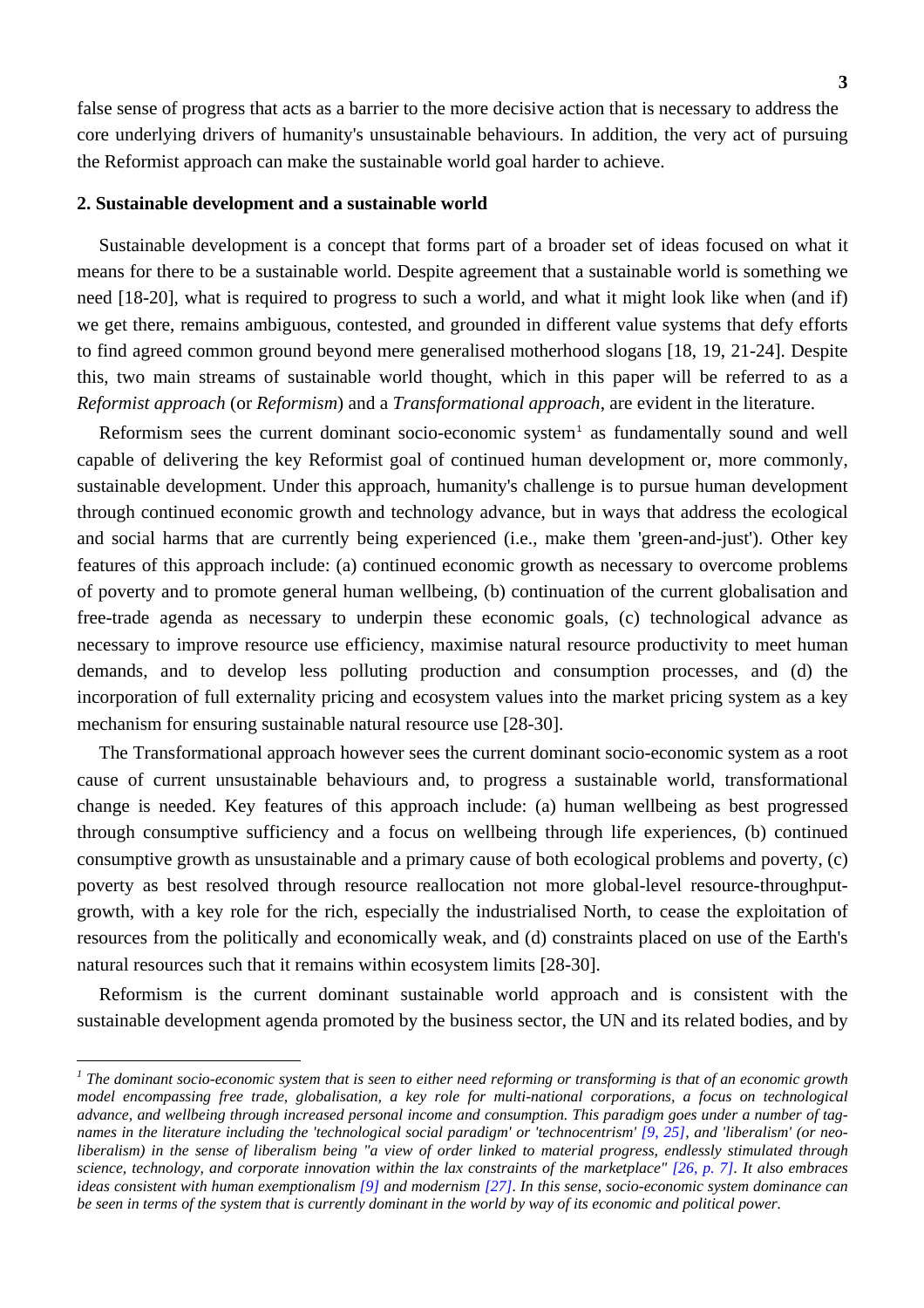most, if not all, governments [19, 28, 31]. A number of authors point out that not only does Reformism dominate, it is the only sustainability discourse that is granted legitimacy in political and commercial circles – to be heard politically or by business, any pathway forward for society to pursue sustainable world objectives needs to fit the Reformist model [31, 32]. This has not prevented Transformational narratives from being aired in other ways, but they rarely, if ever, find acceptance within political and business domains as a genuine and credible sustainable world approach.

Despite their differences, both the Reformist and Transformational approaches see a sustainable world as having to do with:

*"the flourishing of life on Earth, incorporating both human and ecological wellbeing, over an indefinite time frame. This wellbeing is grounded in principles of intra-generational and intergenerational justice, and in the maintaining of biological and human-cultural diversity"* [28].

In this paper, these general principles will be termed the *wellbeing+justice* sustainable world principles.

## **3. Sustainable world approaches and I=PAT**

Another way of looking at the Reformist and Transformational approaches is in terms of *I=PAT* [33-35], which presents human impact on the environment *I*, as a product of: *P* (population); *A*: (affluence, represented in terms of consumption/production per capita, usually as per capita GDP); and *T*: (technology, in terms of the ecological impact per unit of consumption/production).

Figure 1 shows the Reformist and Transformational approaches summarised in I=PAT terms

| <b>IPAT</b>      | <b>Reformist</b>                                                                                                                                                                                                                                                                                                                           | <b>Transformational</b>                                                                                                                                                                                                                                                                                               |
|------------------|--------------------------------------------------------------------------------------------------------------------------------------------------------------------------------------------------------------------------------------------------------------------------------------------------------------------------------------------|-----------------------------------------------------------------------------------------------------------------------------------------------------------------------------------------------------------------------------------------------------------------------------------------------------------------------|
| I                | Reduce renewable natural use to sustainable<br>levels by focusing on $T$ and using (mostly)<br>market pricing systems that internalise all<br>social and ecological externalities <sup>2</sup> .                                                                                                                                           | Set limits on renewable natural resource use to be<br>well within regenerative limits. All of PAT are<br>addressed to ensure limits are not breached.                                                                                                                                                                 |
| $\boldsymbol{P}$ | Orientation to maximise the human population<br>that can be supported within sustainable world<br>criteria. Contain very high population growth<br>rates in some (mostly developing) countries.<br>Prevent population decline in some (mostly<br>developed)<br>countries. Otherwise<br>allow<br>population to settle to a 'natural' level. | Current human population is too high and<br>unsustainable, and is an issue for all countries to<br>address. A long term population reduction strategy<br>is required through collective non-coercive and<br>non-discriminatory choice.                                                                                |
| $\boldsymbol{A}$ | Continued global GDP growth is necessary to<br>progress human wellbeing and overcome<br>poverty. Reducing consumption is, for the<br>most, not a viable option and will harm society<br>and fail to help the poor.                                                                                                                         | Increased consumption is needed for some where<br>basic needs are not being met but this is achieved<br>through more equitable distribution, not more<br>global GDP growth. Overall, and especially in the<br>developed world and for the wealthy in developing<br>nations, resource consumption needs to be reduced. |
| $\boldsymbol{T}$ | Technological progress to overcome<br>the<br>impacts of $P+A$ is the key to living sustainably<br>and to reducing $I$ to be within ecologically<br>sustainable limits.                                                                                                                                                                     | Technology is an important part of the overall<br>sustainability solution but on its own it will not<br>achieve the needed change. Technology needs to be<br>progressed with caution.                                                                                                                                 |

*Figure 1: Reformist and Transformational approaches in I=PAT terms* 

*Source: [36].* 

 $\overline{a}$ 

<span id="page-3-0"></span>*<sup>2</sup> This does not mean that Reformism ignores policy limits on renewable natural resource use – cap and trade systems (e.g. for carbon emissions) or quota limits (e.g. for fisheries) are examples of such policies. The focus for Reformism however is more towards market pricing mechanisms than the strong scale-limiting strategies of the Transformational approach.*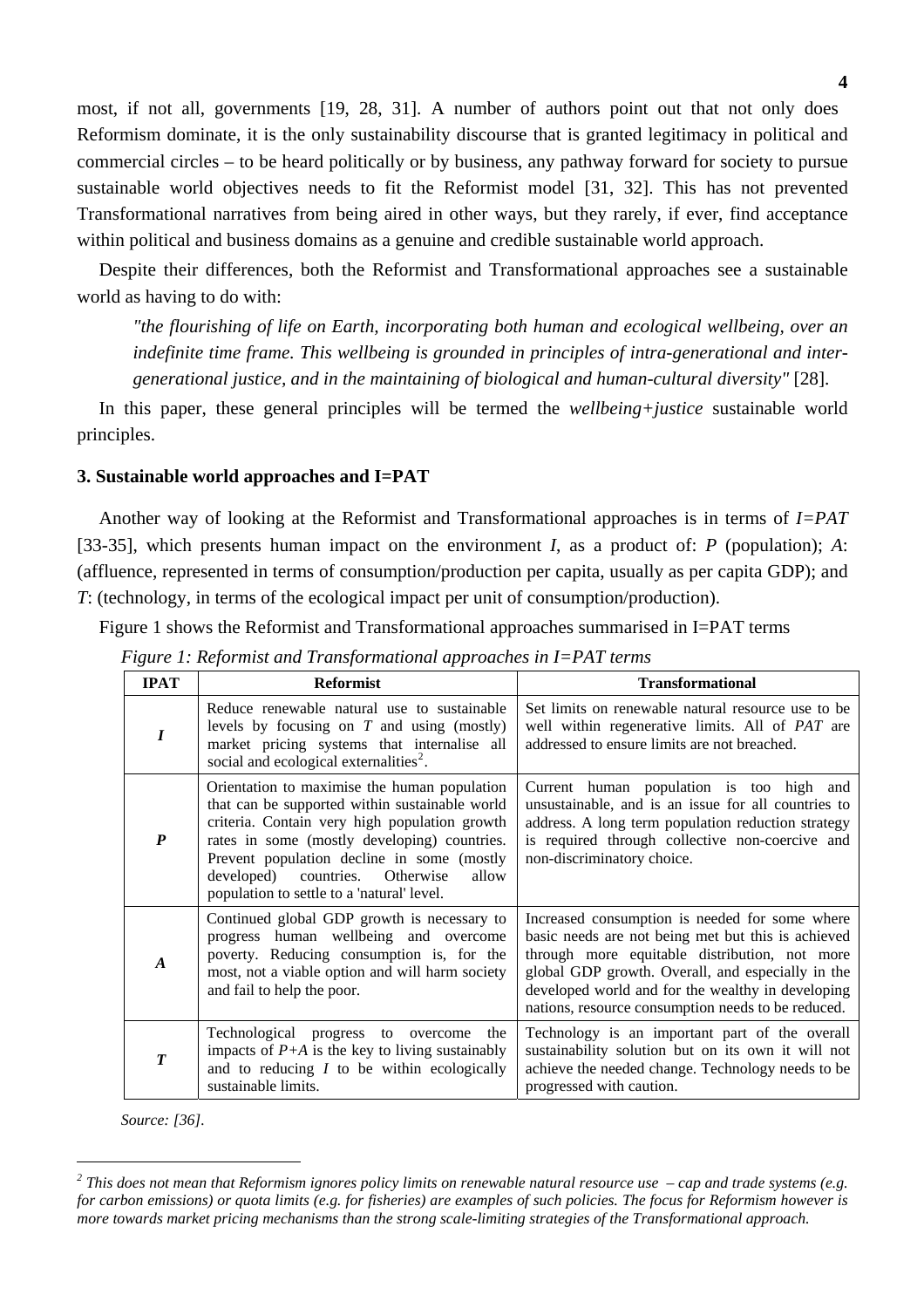I will return to the I=PAT formulation shortly when considering Reformism's merits.

## **4. Business and a sustainable world**

Both the Reformist and Transformational approaches see the business sector as a (or the) major cause of ecological harms at local, regional and global scales and, as a consequence, this sector needs to play a key role in solving these problems [5, 37, 38]. Much has been written on what the business sector and individual corporations within it need to do to progress a sustainable world outcome, including reducing pollution, increasing efficiency of resource use, investing in new 'cleaner' technologies, redesigning and re-engineering products and services to make them more environmentally friendly, engaging with various social actors to improve firm performance in meeting social expectations, transferring modern technologies to poorer nations, and so on [5, 39-44]. What is important for the current discussion however is the ends to which these actions are directed and in this respect, the phases model of Dunphy, Griffiths & Benn [45] can be instructive.

The phases model provides a framework whereby a corporation's (or more broadly, an organisation's) approach to a sustainable world can be assessed depending on how it slots into various sustainability phases based on human and environmental practices and performance. The ideal phase, and where Dunphy et al see a need for all corporations to position themselves in order to progress a sustainable world outcome, is in what they term the *sustaining corporation* phase, that is, where a corporation:

*"[provides] an excellent return to investors….[but where its] fundamental commitment is to facilitate the emergence of a society that supports the ecological viability of the planet and its species and contribute to just, equitable social practices and human fulfilment"* (p. 16).

For Dunphy et al, a sustaining corporation is not only committed to making a positive contribution to human and ecological wellbeing in its own internal operations, but also actively advocates for change in the broader social context. The sustaining corporation is therefore one that also seeks to:

*rexert influence on the key participants in the industry and in society in general to pursue human welfare, equitable and just social practices and the fulfilment of human potential of all.…[It] tries to assist society to be ecologically sustainable and uses its entire range of products and services to this end,….[and] is prepared to use its influence to promote positive sustainability policies on the part of governments, the restructuring of markets and the development of community values to facilitate the emergence of a sustainable society"* (p. 26).

A sustaining corporation is then committed to progressing the wellbeing+justice sustainable world criteria, both within its internal operations and in the broader social context, and it is these ends to which its various activities are directed.

But there is more to it than this. Humanity has no choice but to live sustainably and, from an intergenerational justice perspective, we are morally bound to do so. Living sustainably must take priority over everything else including corporate survival – the sustaining corporation is then the proviso for corporate survival. For a sustainable world to come about we need, amongst other things, to transition to a socio-economic system that reliably eliminates any corporation (or any organisation for that matter) that fails to positively contribute to a sustainable world, regardless of its financial performance. Currently the socio-economic system only reliably eliminates corporations that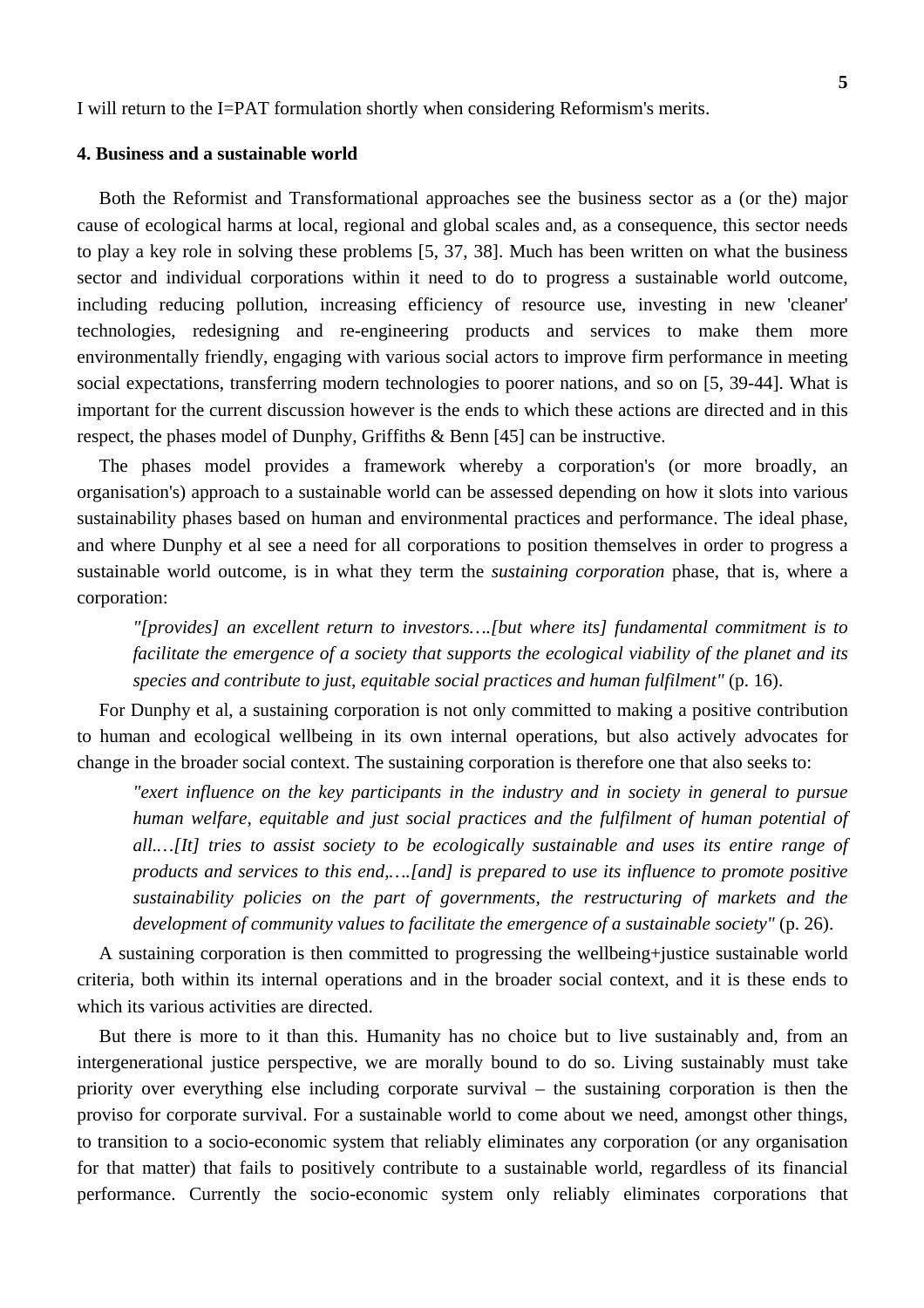consistently fail financially. It is this *sustainable world comes first* message that, as a starting point, we need to hear come from the business sector, actively supported by genuine action to progress this social system transition.

#### **5. Reformist or Transformational approach?**

So if the business sector has an important role in progressing a sustainable world agenda, what approach should it be advocating? This is a challenging and controversial issue but one that needs to be confronted. We do not really have a second chance to live sustainably – we either transition to a sustainable world in an orderly way or face some form of imposed correction with consequences that may be far from desirable. One way to consider this 'which-approach?' question is to use Footprint Analysis coupled with *I=PAT*, a task to which this paper now turns its attention.

The characteristics of Footprint Analysis are well documented and these details will not be reproduced here (for examples see [16, 46, 47]). In brief however, Footprint Analysis involves:

- (a) Calculation of an *Ecological Footprint* measure of human appropriation of the Earth renewable natural resources, usually expressed in terms of a standardised measure of global hectares per capita (ghpc).
- (b) Calculating a measure of available *Biocapacity*, that is, the regenerative capacity of the Earth's renewable natural resource base (also as ghpc).
- (c) A comparison of these two measures to determine if humans are living in *ecological credit* or *ecological deficit*.

As such, Footprint Analysis seeks to determine a sustainability bottom-line, that being the extent to which humans are living within the reproductive capacity of the Earth's renewable natural resource base as opposed to depleting the resource base.

The current global-level Footprint Analysis data is shown as Figure 2. In summary, humans have an average Ecological footprint of about 2.7 ghpc compared to available Biocapacity of about 1.8 ghpc. This means that humans are using renewable natural resources faster than nature can replenish them – we are drawing down on these resources at a rate of some 150% of their regenerative capacity.

| <b>Item</b>                                 | Value      |
|---------------------------------------------|------------|
| Global average Ecological Footprint.        | $2.7$ ghpc |
| Global average Biocapacity.                 | $1.8$ ghpc |
| Ecological Footprint as a % of Biocapacity. | 150%       |
|                                             |            |

*Figure 2: Current Footprint Analysis data* 

*Data source: [49]* 

So what is the Reformist answer to this problem? Well, if we take *I* in *I=PAT* to equate to the Ecological Footprint measure, we can assess the Reformist solution by plugging in the data shown in Figure 3 to take us through to the year 2050 and observing what *T* needs to achieve: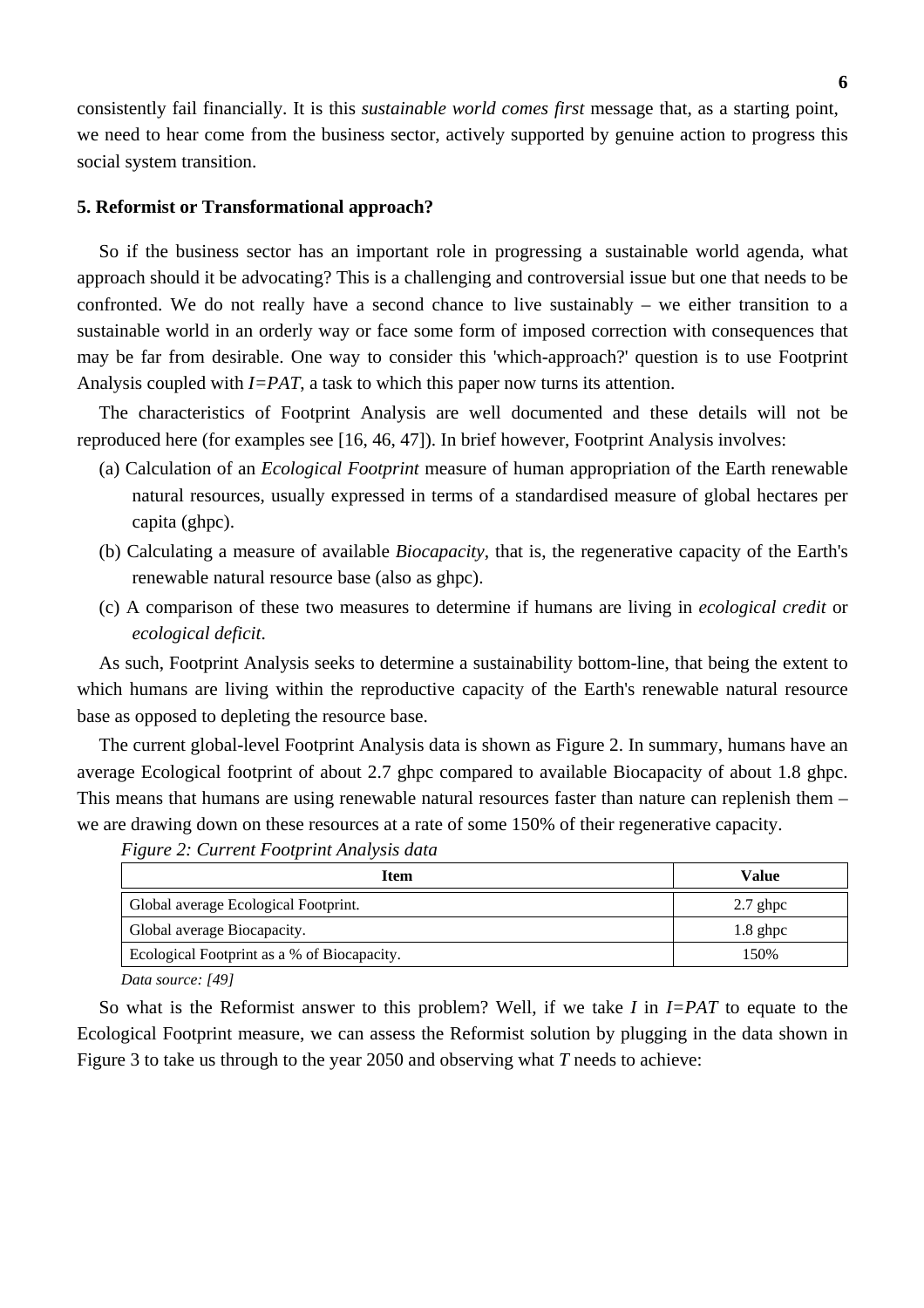| <b>Factor</b>                                            | <b>Reformist modelling inputs</b>                                                                                                                                                       |  |  |
|----------------------------------------------------------|-----------------------------------------------------------------------------------------------------------------------------------------------------------------------------------------|--|--|
| $I = PAT$ element: $I$<br>(Ecological Footprint)         | Current global average Ecological Footprint $= 2.7$ ghpc (see Figure 2)<br>Projected 2050 Biocapacity based on projected 2050 population and holding<br>all else constant $= 1.3$ ghpc. |  |  |
| $I = PAT$ element: $P$                                   | Current human population = (approx) 7.0 billion [50].<br>Mid-range UN projection to $2050 = 9$ billion [51].                                                                            |  |  |
| $I = PAT$ element: A                                     | Assume real global average per capita GDP growth of 1.5% pa <sup>3</sup> .                                                                                                              |  |  |
| <b>Decoupling rate between</b><br>$P+A$ and changes in I | Assume that I grows at 75% of changes in $P+A^4$ .<br>٠                                                                                                                                 |  |  |

*Figure 3: Projecting the Ecological Footprint – I=PAT inputs for the Reformist approach* 

The results of this *I=PAT* projection are shown in Figure 4. Based on the Figure 3 inputs we end up with a projected 2050 global average Ecological Footprint of about 4.1 ghpc as compared to total Biocapacity of about 1.3 ghpc. But this 1.3 ghpc of Biocapacity is not all available for human use – some of it needs to be set aside for other species, some to ensure ecosystems remain resilient, and some to allow for the conservative nature of the Footprint Analysis data. How much should be set aside as not available for human use is a debated issue but something in the order of 50% or more may well be needed (for a detailed discussion on this issue, see [36]). Using this 50% value, available Biocapacity for human use by 2050 is more in the order of 0.7 ghpc, not the 1.3 ghpc shown.

*Figure 4: Footprint Analysis data projected to 2050* 

 $\overline{a}$ 

| Item                                                                             | Value                       |
|----------------------------------------------------------------------------------|-----------------------------|
| Ecological footprint projected to 2050 – average per person for all of humanity. | $4.1$ ghpc                  |
| Biocapacity projected to 2050 – average per person for all of humanity.          | $1.3$ ghpc                  |
| Ecological footprint as a percentage of Biocapacity.                             | $\frac{1}{2}$ (approx) 300% |

So what does all of this mean? Put simply, the Reformist agenda proposes that for humans to live within the Earth's Biocapacity limits by 2050 (if this time frame was adopted as a worthy target), we would need to rely on *T* to reduce the impact of *P+A* to pull the projected 2050 global average Ecological Footprint of about 4.1 ghpc down to about 0.7 ghpc, more than a 5-fold (over 80%) reduction. To put the magnitude of this challenge into perspective, of the 152 nations listed in the most recent set of Footprint Analysis accounts [49], only 6 have an Ecological Footprint value of 0.7 ghpc or less, all of which are in the category of least developed nations. Only 23 have a current Ecological Footprint of 1 ghpc or less. In comparison, on average, the developed nations have a current Ecological Footprint of about 6.1 ghpc.

We can of course spend time debating whether the Footprint Analysis numbers are plus or minus some level of error margin, by how much *I* goes up based on changes in  $P+A$ , and how much Biocapacity should be set aside for other species, but this is more a distraction than an issue of substance – the numbers are big and challenging even allowing for uncertainty in the actual values quoted. It is also true that humans living within the Earth's Biocapacity limits is only one of the broader set of issues needed in order for a sustainable world to be realised, but it is nonetheless a necessary condition [16, 54-58]. The harsh reality is that despite sustainable development having been prominent on the world stage for over 20 years since the publication of the Brundtland Report, natural

<span id="page-6-0"></span>*<sup>3</sup> The global GDP per capita growth rate from 1961-2006 = 1.9% pa [52]. The Brundtland Report calls for annual economic growth of 3%-4% in the North and 5%-6% in the South.* 

<span id="page-6-1"></span><sup>&</sup>lt;sup>4</sup> The relationship between I and changes in P and A is not well researched. For a detailed analysis of this issue see [36]. *The 75% relationship used here is consistent with that observed in the European Union over the period 1971-2008 [53].*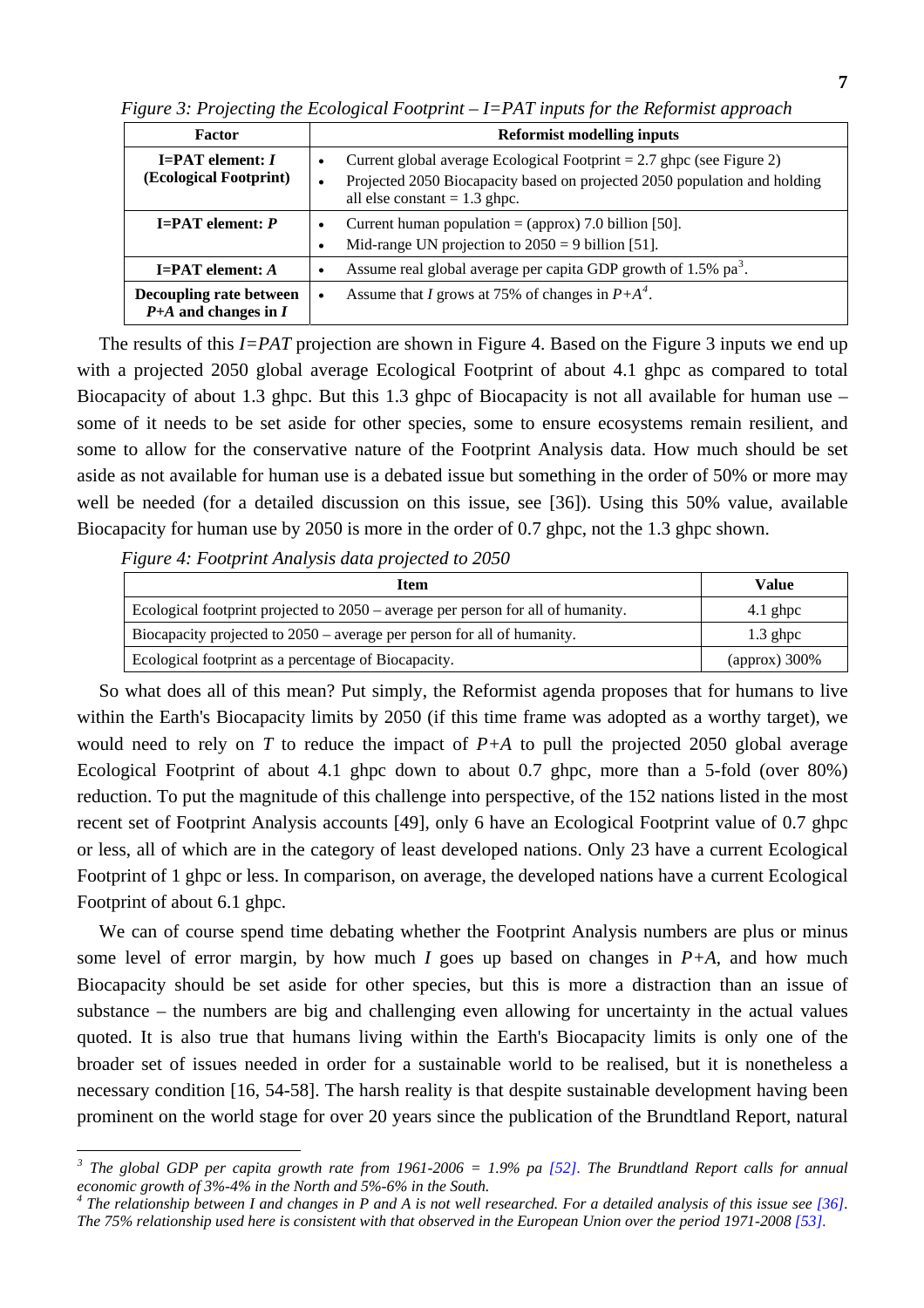resource use is increasing, the global aggregate Ecological footprint is increasing, and ecological degradation continues at an alarming pace. Yet we continue to beat the Reformist sustainable development drum in the hope that a series of technology breakthroughs will somehow transport us to a sustainable world.

But would we tolerate this approach in business? Imagine you are a board member of a broadly held public corporation. The firm has plenty of capital, and is a hive of activity with new staff being added, employees well paid, and production strong. The problem is that the business is burning capital – costs exceed revenues, the gap is increasing, and there is no end to this in sight. The board quizzes the CEO on a strategy to address this problem. The CEO's answer is 'have faith in our R&D department – I'm convinced, as is the entire management team, that we will find the technology breakthrough to give us a winning product'. You protest and ask for a restructure to reduce costs, wind back staff numbers, and pull costs within revenue limits, and do so in a clear and rapid time frame. The CEO responds by accusing you of being a pessimist, lacking imagination, failing to show faith and confidence in the management team, and rejects your view as being worthy of discussion. What would you do? I would think the first step would be to sack the CEO and make the needed structural change. But without stretching the analogy too far, this scenario is basically what is happening in the sustainable world space – we are burning renewable natural capital, continuing to push the underlying drivers of resource consumption that are causing the problem, living in hope of human creativity solutions through technology advance, and dismissing as nay-saying pessimists or extremists those who stand up and say the current Reformist sustainable development approach is unrealistic, highly risky, and showing no meaningful signs of working.

Before moving on, one last comment on the growth agenda that is a key plank of Reformist sustainable development is helpful for this current discussion. It is well known and documented that GDP growth and consumption of material goods is limited in its ability to improve human wellbeing. Above a certain level of personal income, and a level which the industrialised world has long since exceeded, rising incomes have little impact on improved human wellbeing and can instead detract from it [59-64]. The point here is that regardless of the challenges in addressing the impacts of  $P+A$  via a focus on *T*, the pursuit of more *A* is itself limited in its ability to deliver continued improvement in human wellbeing.

The message here is a simple one. The Reformist approach presents a road map that is challenging to accept as able to deliver on a key and necessary condition for a sustainable world, that being for humans to live within the Earth's Biocapacity limits. Further, the Reformist approach is far removed from the behaviour we would accept in how our own businesses are managed and, in addition, it is based on an economic growth premise that has been shown to fail to deliver the continued gains in human wellbeing that it otherwise professes to do. Despite these contradictions, the business sector still currently advocates the Reformist approach as the way forward to achieve a sustainable world. But surely we must start to openly question the merits of this stance.

## **6. Unpacking** *T*

But despite the concerns discussed above, does a focus on *T* offer a meaningful pathway to a sustainable world regardless of the magnitude of the challenge? There are a number of themes that can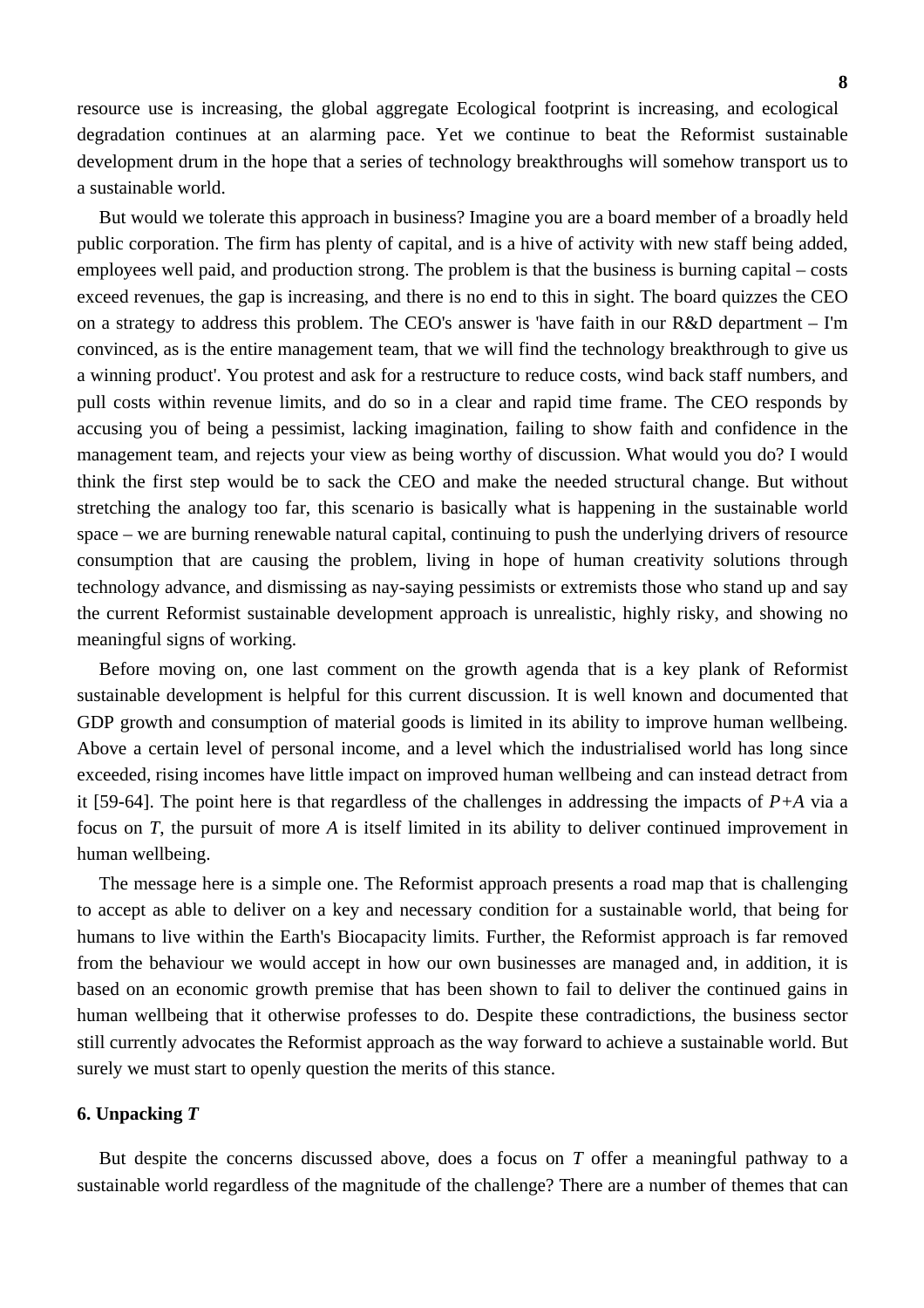be identified in unpacking *T's* component parts to help answer this question, however the three that will be considered here are:

- (a) Improving renewable natural resource productivity.
- (b) Improving resource use efficiency in the production process.
- (c) Adopting less harmful behaviours in the production and consumption process.

#### *6.1. Improving renewable natural resource productivity*

Applying new technologies to increase the productivity of the Earth's renewable natural resources is an important part of the Reformist agenda and includes things such as the use of modern industrialised agricultural practices, genetic engineering of plant and animal species, and so on. Debates continue as to whether these technologies genuinely have increased resource productivity in a sustainable way. Some claim that this is clearly true while others are far from convinced and propose that this is only apparent if all negative externalities (use of fossil fuels, chemical and fertiliser pollution, long term soil degradation, biodiversity loss, destruction of cultures, etc) are excluded from the analysis. (For an example of these pros and cons arguments, see [65]). But beyond this debate is the issue of ecosystem resilience.

Resilience is mostly talk of in two main ways in the literature, namely: (a) engineering resilience, which has to do with the ability of a system to bounce back to its pre-disturbance state following some from of disturbance – such as a personal illness and our ability to overcome it and get back to normal health, and (b) socio-ecological resilience, which has to do with the ability of a system to continue to function despite exposure to disturbance, with this form of resilience enhanced through a range of factors including diversity within a system, maintaining of spare capacity and keeping well away from system tipping points, and the ability of a system to adapt to change, evolve, and to self organise [66- 68]. It is socio-ecological resilience that is of key importance for a sustainable world, and has to do with continuing to meet the wellbeing+justice sustainable world criteria regardless of what changes might occur to ecological and social systems over time. In this sense, the concepts of a sustainable world and socio-ecological resilience are inseparable [31, 68, 69].

The key point to be made here is that in the sustainable world context, an approach that seeks to maximise renewable natural resource productivity to underpin a quest for continued economic growth as a means of achieving human wellbeing (and the wellbeing of as many people as can optimistically be accommodated on the Earth) undermines the resilience of the very system on which it depends – the very pursuit of the goal is its own undoing. This occurs for many reasons including: (a) the removal of spare capacity as all natural resources are pulled into the field of production maximisation, (b) the imposition of change at a faster rate than ecosystem feedback mechanisms can provide information concerning the consequences of this change, and (c) in general, pushing ecosystems close to or beyond tipping points without society necessarily even knowing this may be happening and with, more often than not, very undesirable consequences [68, 70].

#### *6.2. Improving resource use efficiency in the production process*

One of the main business-case arguments for corporations to pursue a sustainability agenda is the claimed win-win that can come from more efficient use of resource inputs in the production process. This is a more-from-less argument where the environment wins through less pressure on resource use,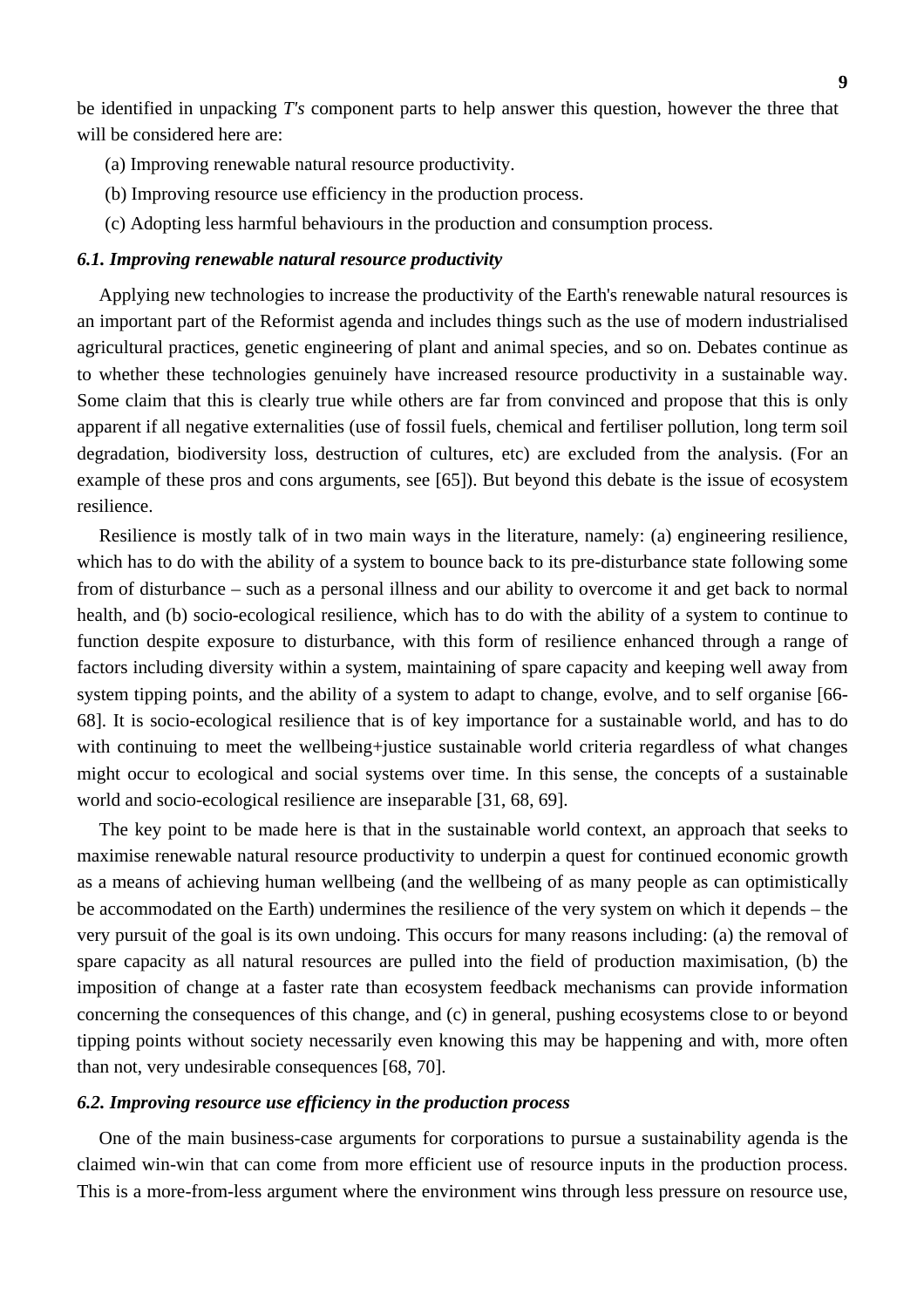and the firm wins by an improvement to the bottom line [71]. But if we assume a win for the firm, is there really a corresponding win for the environment and for a sustainable world?

Efficiency gains have long been recognised as a key means by which firms improve productivity, reduce costs, and increase wealth [32, 72]. In fact, this is why efficiency gains are so greatly prized by business. It is also well known that production-based gains in resource efficiency can, and often do, lead to an increase in output and consumption that negate some or all of the resource use gains (*rebound*), or result in greater overall resource use (*backfire*) [73]. The extent of rebound or backfire varies from case to case and certainly could benefit from greater research, however it is nonetheless a well understood and recognised phenomenon [73].

This does not mean that using resources efficiently in the production process is not important – it clearly is and is something that all businesses need to aggressively pursue if we are to transition to a sustainable world. The problem is that unless this is coupled with a means to prevent efficiency gains being spent on more resource-consuming production and consumption that negates the gains achieved, then we are deluding ourselves into thinking that progress is being made. This has major implications for *I=PAT* in that if an important component of *T* is efficiency gains, then the more this is pursued in the absence of some mechanism to control how the gains are spent, the more it will drive increases in *A*, putting further pressure on *I* (the Ecological Footprint), and making the needed offsetting impact of *T* even harder to achieve.

## *6.3. Less harmful behaviours in the production and consumption process*

Less harmful behaviours in the production and consumption process can cover a multitude of issues including less harmful ways of extracting recourses (e.g. fishing practices that reduce by-catch and the killing of non-target species), less polluting technologies, products manufactured for ease of recycling, and so on. All of these practices are again important for business and society to aggressively pursue. The business sector in particular has a key role to play as for the most, it is business that determines, amongst other things, which resource extraction technologies are used, what the product design and manufacturing technologies are, what set of options the public has to select from in its consumption decisions, what information members of the public have in relation to the impacts of their consumptive choices, and whether consumptive waste can be recycled in a meaningful way [32, 37]. But do we have a similar problem here as for resource use efficiency?

In some respects, yes. One reason is that the more we feel our activities are less harmful (less polluting, less resource intensive, and so on), the more we may feel inclined to consume, or be convinced by marketing departments that we can consume, and to believe we can do so sustainably. One way to explore this issue is to look at the idea of green consumerism, something that is actively promoted in the business sector as one aspect of the business sustainability agenda.

Green consumerism refers to the development, packaging, and marketing of products claimed to be 'environmentally friendly' (in an absolute or relative sense). The marketing message of this approach is simple – you can save the world through your consumption choices, and can consume with a clear conscience [9, 74]. The business message is that green products and green marketing can provide opportunities to increase sales and profits. All up so the claim goes, everyone wins – business, the consumer, and the environment.

But this strategy is not difficult to see through. For one thing, green consumerism continues to push humanity down the resource consumption path which has been shown earlier in this paper to be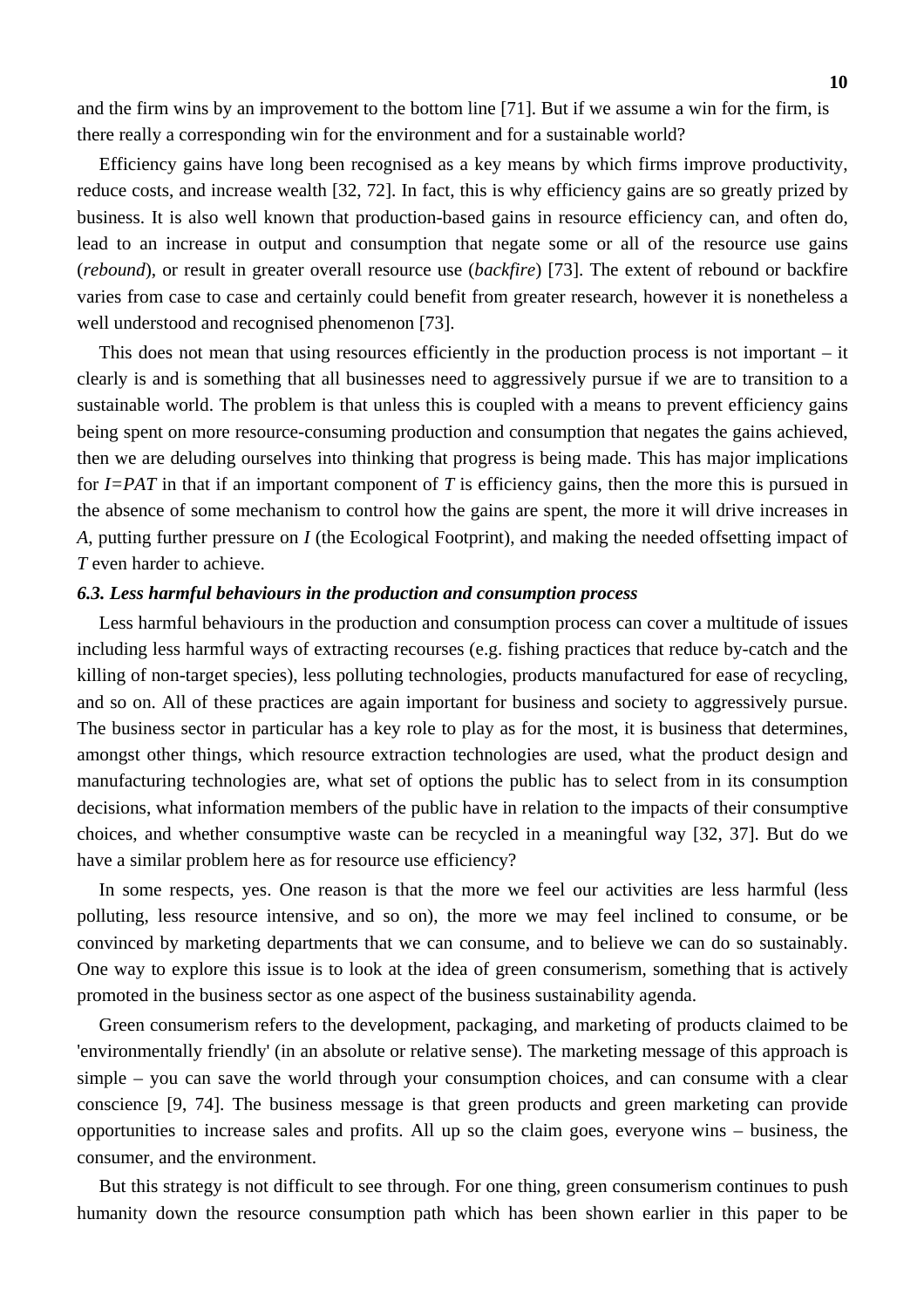currently running at unsustainable rates – consuming more is not going to solve this problem regardless of the 'green' nature of what is consumed [74]. In addition, green consumerism simply continues the business-as-usual marketing strategies of need creation through the deliberate engineering of feelings of dissatisfaction and deprivation in people's lives, offering the solution to this dissatisfaction through consuming a particular product (in this case, a 'green' product), and cycling the whole dissatisfaction-consume-dissatisfaction-consume routine indefinitely to drive continued consumptive demand and economic growth. This entire need-creating-and-consuming process is however ecologically damaging, undermines human wellbeing, and offers no durable wellbeing solution [59, 75-77].

Another stream of thought connected to this issue relates to the claimed shift in production and consumption activities within economies as they continue to industrialise – the further down the industrialisation path we move, the greater the proportion of the economy that is dedicated to less resource intensive service and information industries. In this respect, so the claim goes, increased industrialisation moves a society to becoming less resource intensive and hence contributes to the delivery of less harmful production and consumption behaviours. But is this really something of any significance in addressing sustainable world problems?

The claim that the service sector becomes an increasing part of the economic system of industrialised nations is not as clear cut as it may seem (for a discussion on this issue, see [78] and [79]), however, one way to look at this issue is to go back to the Footprint Analysis data. An important strength of the Ecological Footprint calculation is that it is consumption based – what matters is a person's Ecological Footprint, or collectively a nation's overall Ecological Footprint, based on what is consumed regardless of where in the world those goods or services are produced [48, 58, 80]. Figure 5 shows the Footprint Analysis data by high, middle and low income nation groups. What these data show is that the high-income countries (comprising countries of the industrialised West, plus Japan and a few other highly industrialised nations) run by far the highest Ecological Footprint, and one that is well above the global average. So in this sense the services transition argument comes up as meaningless. The industrialised countries that presumably have transitioned to a higher proportion of service industries in their economic mix have per capita Ecological Footprint measures well above what is sustainable on a global level.

|                              | <b>Population:</b><br>% of global total | <b>Actual Ecological</b><br>Footprint: % of global<br>total | <b>Ecological Footprint</b><br>per capita |
|------------------------------|-----------------------------------------|-------------------------------------------------------------|-------------------------------------------|
| World                        | 100%                                    | 100%                                                        | $2.7$ ghpc                                |
| <b>High-income nations</b>   | 15%                                     | 38%                                                         | $6.1$ ghpc                                |
| <b>Middle-income nations</b> | 65%                                     | 52%                                                         | $2.0$ ghpc                                |
| <b>Low-income nations</b>    | 20%                                     | 10%                                                         | $1.2$ ghpc                                |

*Figure 5: Ecological footprint by national income* 

*Data source: [49]* 

## **7. Discussion and conclusion**

The critique presented in this paper, although only scratching the surface of a few themes by which mainstream Reformist-based sustainable development can be assessed, suggests that despite its dominance, it is challenging to believe as a viable pathway forward for humanity. Instead, Reformism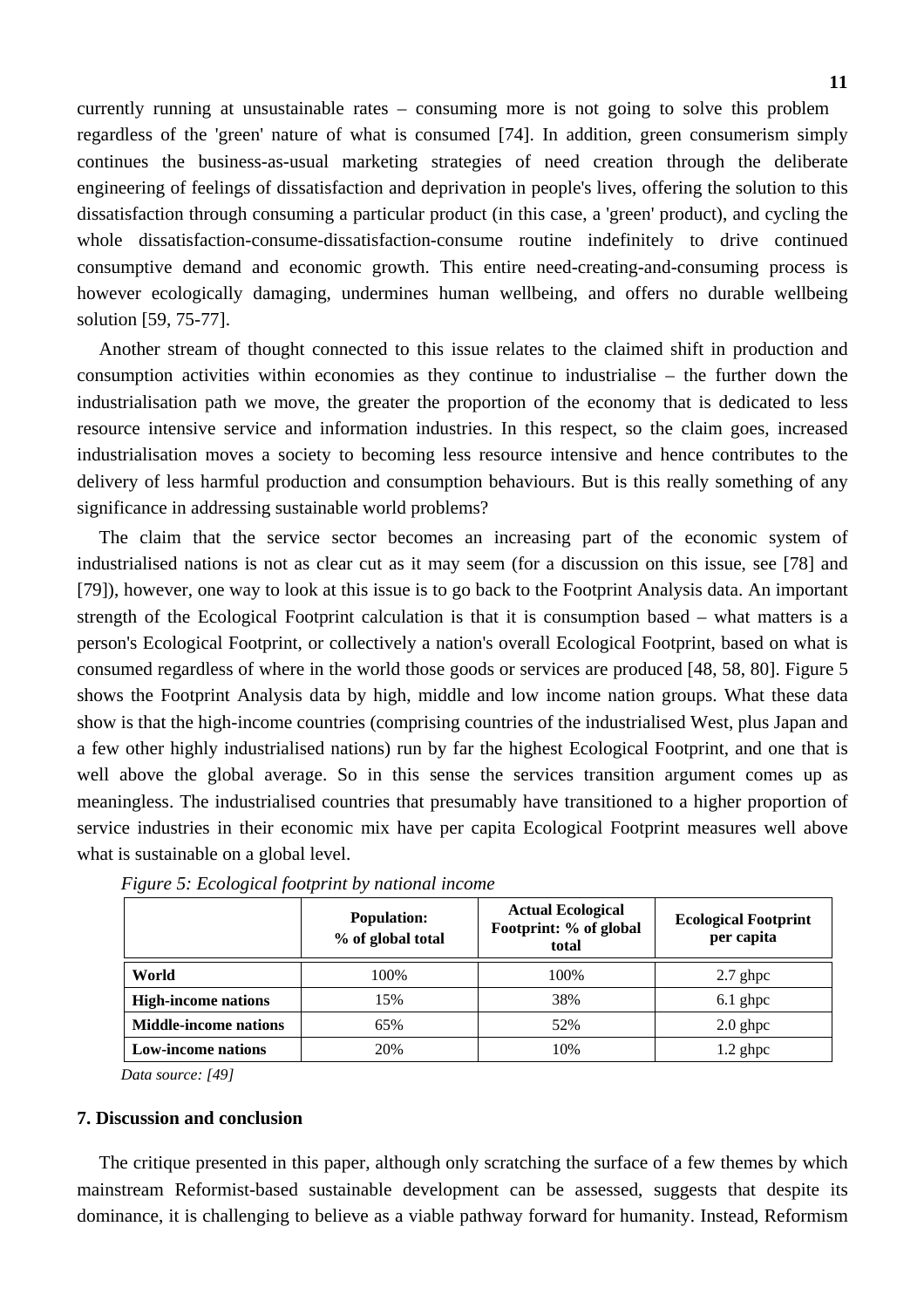is structured around population, economic, and consumption strategies that place increased pressures on already over-taxed ecological systems, and places a level of faith in human technological advance to overcome the impacts of these pressures that is, to say the least, challenging to believe. Further, some advocated technology strategies, although very important for business to pursue (resource use efficiency at the production level, less polluting products and so on) can, when coupled with the broader Reformist agenda, actively work against the very human and ecological wellbeing objectives Reformism seeks to achieve.

The purpose of this paper has been to present the major streams of sustainable world thought (Reformist and Transformational) and to offer some arguments that call into question the credibility of the mainstream Reformist view, particularly as it is played out in the business sector. A detailed review of what we now do with this information and how the business sector (and governments, universities, NGOs, and society in general for that matter) should respond, although beyond the scope of this current discussion, certainly needs continued effort. The following comments may however prove helpful in this endeavour.

One response for business to the issues presented in this paper is to say 'well, pursuing mainstream sustainable development will probably not work in transitioning society to a sustainable world so why bother – let's just give up on sustainability altogether, get on with life, and hope that something will sort itself out in the future'. This is not an acceptable option. We owe it to those of the current generation on whom our business activities impact, and to generations that follow, to solve our sustainable world problems.

Alternately, the business sector could continue to push, internally and publically, the mainstream sustainable development Reformist line in the hope that, despite its problems, it will somehow still get us into sustainable world territory. But this something-is-better-than-nothing approach is not necessarily a helpful strategy. As two authors have put it, an approach to a sustainable world that is based on Reformist type changes:

*" [is] likely to simply put off the needed changes to a time when options will have narrowed…[it] is possibly the most dangerous path: a relief valve that gives the appearance of change and alleviates symptoms for a time"* [31, pp. 505-506].

In other words, Reformist based sustainable development not only gives a false appearance of positive action, but can also block the more decisive action that is needed to address core underlying drivers of humanity's unsustainable behaviours.

So should business adopt the Transformational approach and pursue this as a pathway forward? The claim of this paper is 'yes' and a few concluding comments may help to further support this view beyond what has already been presented. First is that the Transformational approach offers a way forward that goes beyond the technical fix solutions of Reformism and the problems this creates, some of which have been identified in this paper. It instead places on the table alternatives that Reformism is otherwise unwilling to entertain, such as Reformism's unwillingness to pursue strategies that challenge the core tenets of the current dominant socio-economic system. In this respect, the Transformational approach offers society broader options and freedoms to pursue sustainable world pathways rather than, as does the Reformist view, expect that sustainability actions can be engineered to fit a preexisting socio-economic ideology. But the Transformational approach is still no guarantee of sustainable world success. The challenges ahead remain substantial and many of the questions of how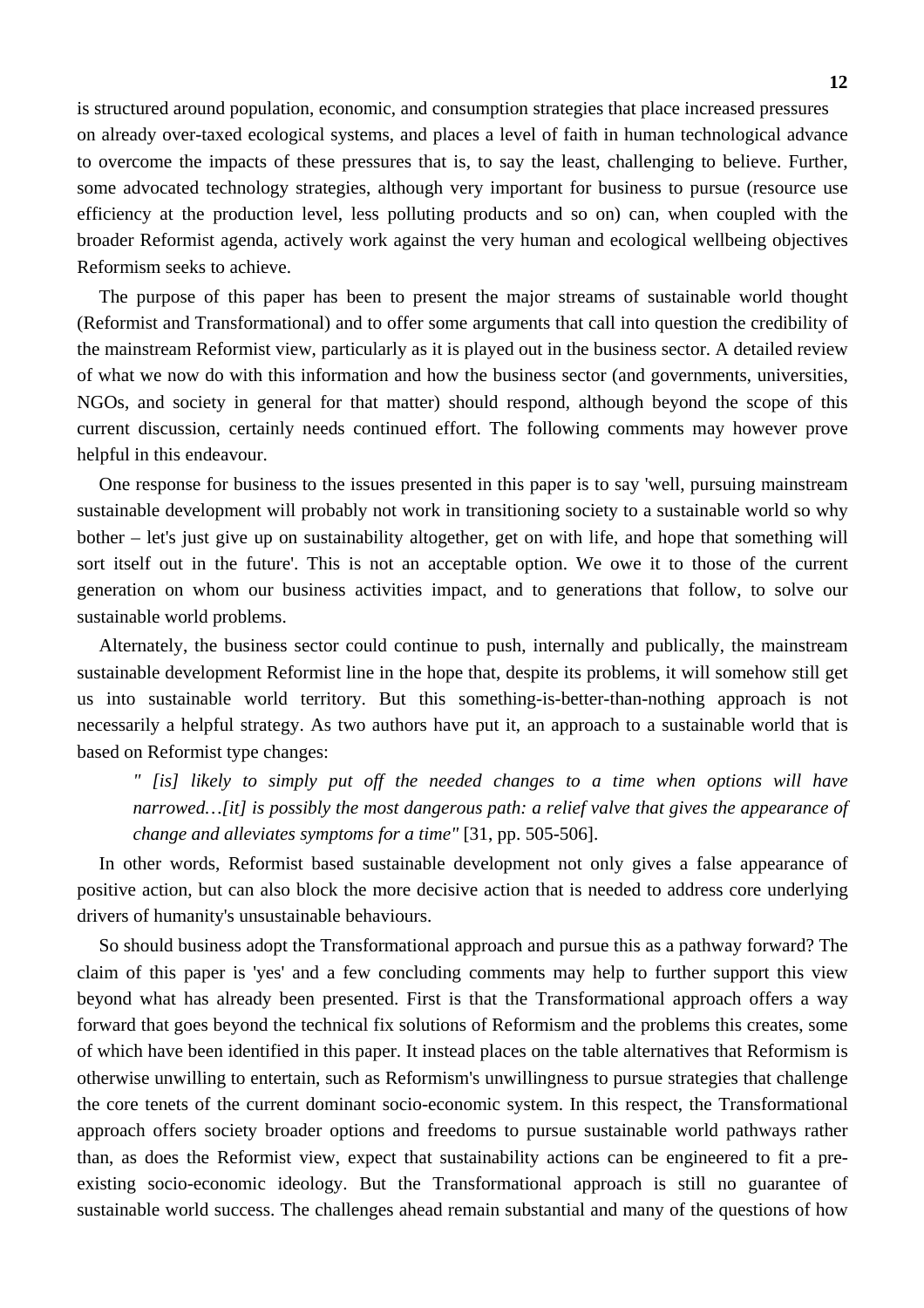to transition society to one that is living sustainably have yet to be identified let alone answered. Transformational advocates however do not pretend to have all of the answers nor is there a one-sizefits-all sustainability solution on offer. To try and create such a model misses the whole point of the social and cultural context in which sustainability initiatives need to be developed and enacted.

Next is that business alone cannot solve all of our sustainable world problems. All of society needs to be on-board including governments, supra-national organisations, religious organisations, NGOs, communities, families and individuals. The point to be made here though is that the business sector has substantial power and influence, possibly more so than any other social institution, to drive needed change [37, 39, 81]. In this respect, the business sector needs to take the lead in breaking free of Reformist constraints and, in keeping with the sustaining corporation concept discussed earlier, it needs to actively engage in the more creative solutions that the Transformational approach presents, and do so in both internal business operations and in the sector's public sphere engagement.

Lastly, and expanding on this point of business sector advocacy for broader social change, is the issue of social capacity to change. Robinson [82], discusses the need for a society that is facing fundamental change to have "*an alternative to the existing order that is viable and that is seen as viable and preferable by a majority of society*" (p. 172). The point here is that Reformist-based sustainable development, the one which the business sector is currently advocating, not only dominates current sustainable world discourse but, as mentioned above, is the only sustainability discourse that is granted legitimacy in the political and commercial realm. The effect is that society is being consistently groomed by business and government to have no credible and accepted alternate to Reformism – humanity's future is being wagered on a single sustainability model that is itself challenging to accept as likely to ever deliver needed outcomes. Here lies a key role for business, that being for the business sector to itself grant legitimacy to Transformational approaches to a sustainable world, and encourage others in the broad public sphere – government included – to do the same. Perhaps then society can meaningfully direct its energies to more creative solutions to the sustainability problems we are facing and be more open and accepting of needed change.

# **Conflict of Interest**

The author declares no conflict of interest.

## **References**

- 1. Hughes, J.D., *An Environmental History of the World*. 2001, New York: Routledge.
- 2. Estes, R.J., *Towards Sustainable Development: From Theory to Praxis.* Social Development Issues, 1993. **15**(3): p. 1-29.
- 3. Pezzoli, K., *Sustainable Development: A Transdisciplinary Overview of the Literature.* Journal of Environmental Planning and Management, 1997. **40**(5): p. 549-574.
- 4. Mebratu, D., *Sustainability and Sustainable Development: Historical and Conceptual Review.* Environmental Impact Assessment Review, 1998. **18**(6): p. 493-520.
- 5. WCED, *Our Common Future: World Commission on Environment and Development*. 1987, Oxford: Oxford University Press.
- 6. Speth, J.G. and P.M. Haas, *Global Environmental Governance*. 2006, Washington DC: Island Press.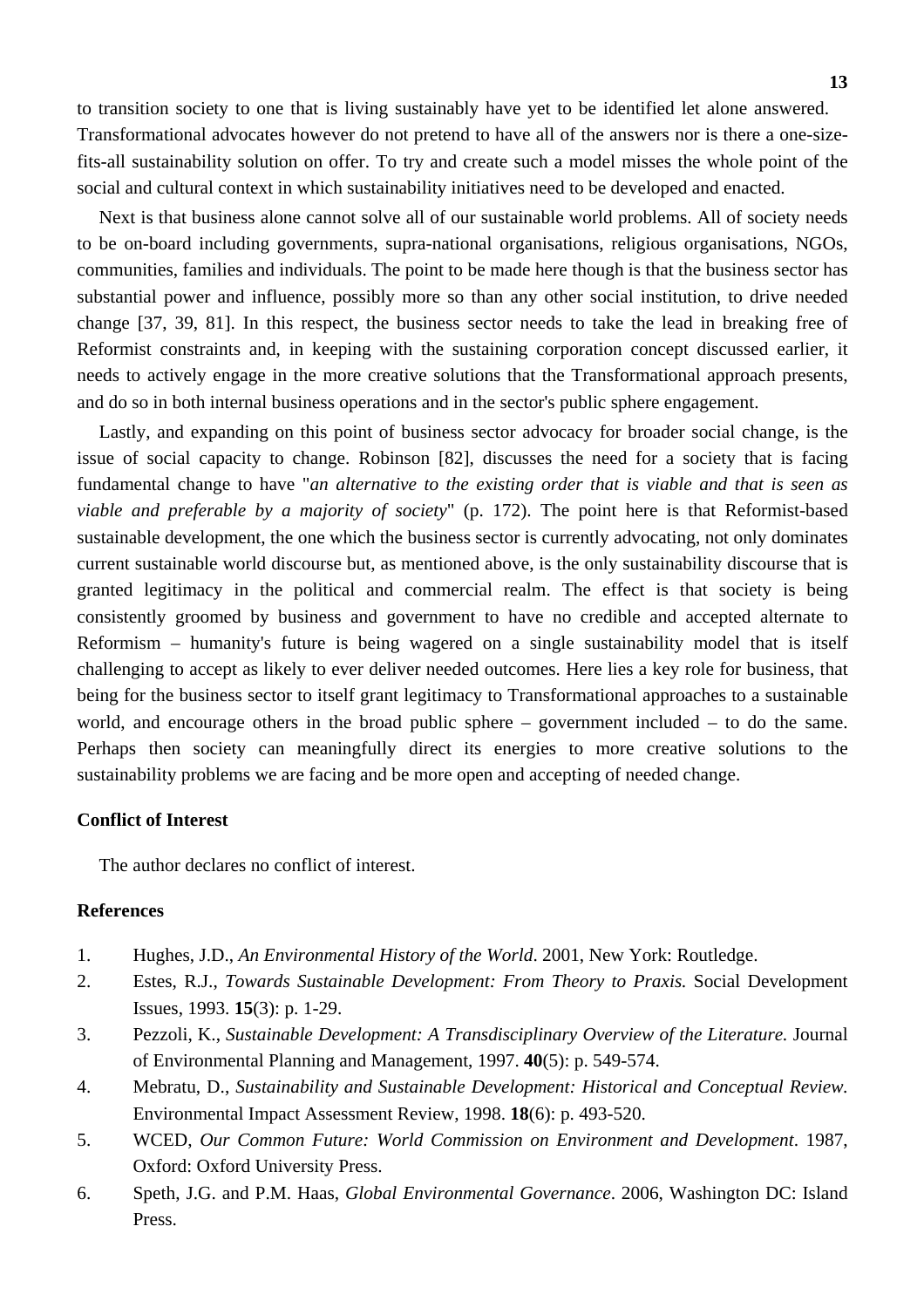- 7. Blewitt, J., *Understanding Sustainable Development*. 2008, London: Earthscan.
- 8. Clifton, D. and A. Amran, *The Stakeholder Approach: A Sustainability Perspective.* Journal of Business Ethics, 2010. **98**(1): p. 121-136.
- 9. Bell, M.M., *An Invitation to Environmental Sociology*. 2009, California, USA: Pine Forage Press.
- 10. Rees, W.E., *Human Nature, Eco-footprints and Environmental Injustice.* Local Environment, 2008. **13**(8): p. 685-701.
- 11. Rees, W.E. and L. Westra, *When Consumption Does Violence: Can There be Sustainability and Environmental Justice in a Resource-limited World?*, in *Just Sustainabilities: Development in an Unequal World*, J. Agyeman, R.D. Bullard, and B. Evans, Editors. 2003, Earthscan: London.
- 12. UNEP, *Global Environmental Outlook 4*. 2007, United Nations Environmental Programme: Nairobi, Kenya.
- 13. Brown, L., *Plan B 3.0*. 2008, New York: W. W. Norton & Company Inc.
- 14. UNEP, *Climate Change Science Compendium*. 2009, United Nations Environment Programme: Nairobi.
- 15. IPCC, *Intergovernmental Panel on Climate Change*. 2010, Intergovernmental Panel on Climate Change at http://www.ipcc.ch/.
- 16. Footprint Network, *Ecological Footprint*. 2010, Footprint Network web site at http://www.footprintnetwork.org/.
- 17. Rockström, J., et al., *A Safe Operating Space for Humanity.* Nature, 2009. **Vol 461**(24): p. 472- 475.
- 18. Osorio, L.A., M.O. Lobato, and X. Castillo, *Debates on Sustainable Development: Towards a Holistic View of Reality.* Environment, Development and Sustainability, 2005. **7**: p. 501-518.
- 19. Gould, K.A. and T.L. Lewis, *The Paradoxes of Sustainable Development*, in *Twenty Lessons in Environmental Sociology*, K.A. Gould and T.L. Lewis, Editors. 2009, Oxford University Press: New York. p. 269-289.
- 20. Wissenburg, M., *Dehierarachization and Sustainable Development in Liberal and Non-Liberal Societies.* Global Environmental Politics, 2001. **1**(2): p. 95.
- 21. Barry, B., *Sustainability and Intergenerational Justice (reproduced from "Theoria" 1997)*, in *Environmental Ethics*, A. Light and H. Rolston, Editors. 2003, Blackwell Publishers Ltd: Oxford, UK. p. 487-499.
- 22. Gibbs, D. and R. Krueger, *Exploring local capacities for sustainable development.* Geoforum, 2005. **36**(4): p. 407-409.
- 23. Jickling, B., *Why I Don't Want My Children To Be Educated for Sustainable Development: Sustainable Belief.* The Trumpeter, 1994. **11**(3): p. 2-8.
- 24. Manderson, A.K., *A Systems Based Framework to Examine The Multi-Contextual Application of the Sustainability Concept.* Environment, Development and Sustainability, 2006. **8**: p. 85-97.
- 25. Gladwin, T.N., J.J. Kennelly, and T.-S. Krause, *Shifting Paradigms for Sustainable Development: Implications for Management Theory and Research.* Academy of Management Review, 1995. **20**(4): p. 874-907.
- 26. Laferriere, E. and P.J. Stoett, eds. *International EcoPolitical Theory: Critical Approaches*. 2006, UBC Press: Vancouver.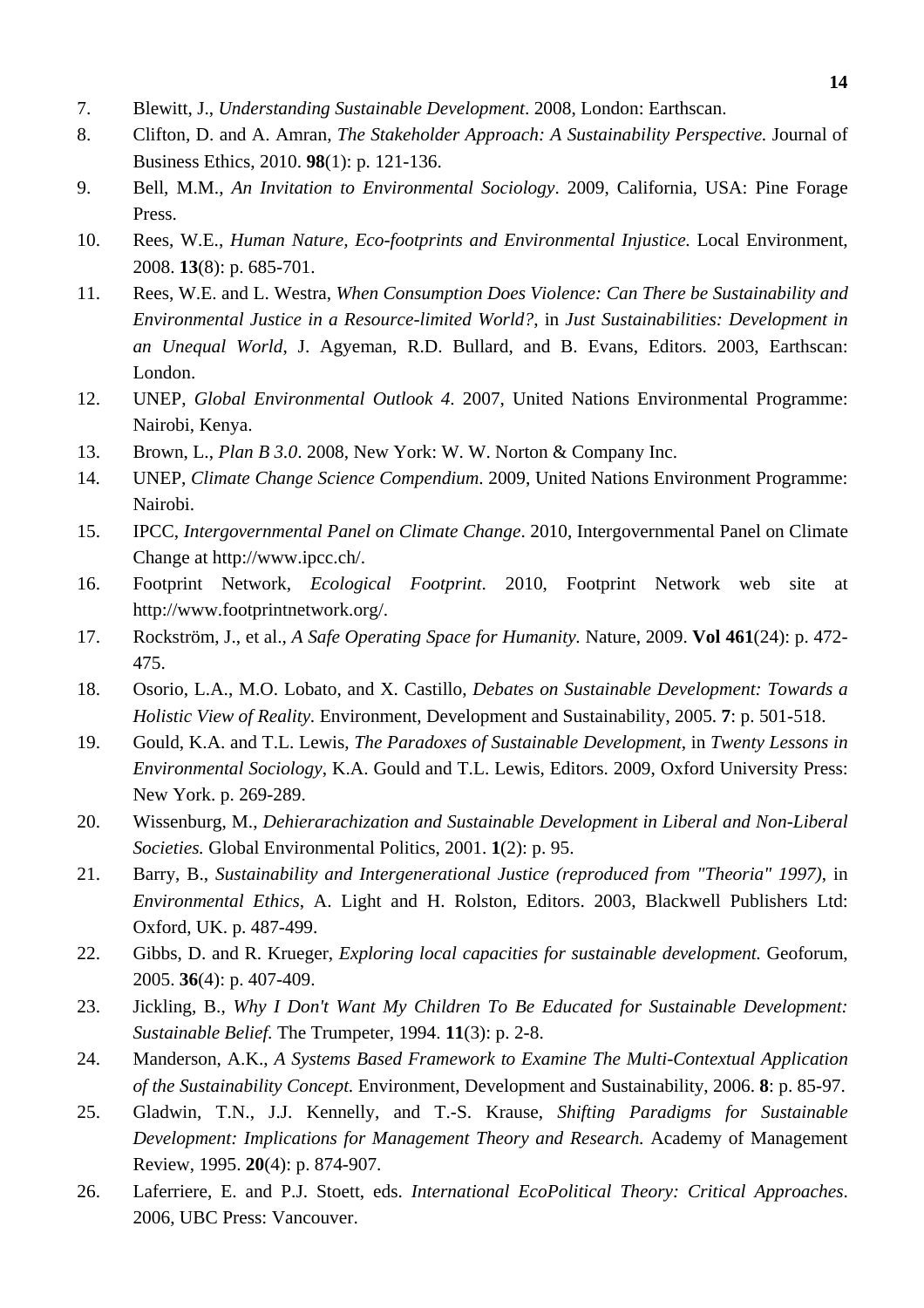- 27. Gare, A., *The Postmodernism of Deep Ecology, the Deep Ecology of Postmodernism, and Grand Narratives.*, in *Beneath the Surface: Critical Essays in the Philosophy of Deep Ecology*, E. Katz, A. Light, and S. Rothenberg, Editors. 2000, MIT Press: Cambridge, Massachusetts.
- 28. Clifton, D., *Representing a Sustainable World A Typology Approach.* Journal of Sustainable Development, 2010. **3**(2): p. 40-57.
- 29. Williams, C.C. and A.C. Millington, *The Diverse and Contested Meanings of Sustainable Development.* Geographical Journal, 2004. **170**(2): p. 99-104.
- 30. Diesendorf, M., *Principles of Ecological Sustainability*, in *Human Ecology, Human Economy*, M. Diesendorf and C. Hamilton, Editors. 1997, Allen & Unwin: Sydney. p. 64-97.
- 31. Handmer, J.W. and S.R. Dovers, *A Typology of Resilience: Rethinking Institutions for Sustainable Development.* Industrial and Environmental Crisis Quarterly, 1996. **9**(4): p. 482- 511.
- 32. Gould, K.A., D.N. Pellow, and A. Schnaiberg, *The Treadmill of Production*. 2008, Boulder, Colorado USA: Paradigm Publishers.
- 33. Holdren, J.P., G.C. Daily, and P.R. Ehrlich, *The Meaning of Sustainability: Biogeophysical Aspects*. 1995, United Nations University and The World Bank: Washington DC.
- 34. Chertow, M.R., *The IPAT Equation and Its Variants.* Journal of Industrial Ecology, 2000. **4**(4): p. 13.
- 35. York, R., E.A. Rosa, and T. Dietz, *STIRPAT, IPAT and ImPACT: Analytic Tools for Unpacking the Driving Forces of Environmental Impacts.* Ecological Economics, 2003. **46**(3): p. 351-365.
- 36. Clifton, D., *A Sustainable World an Ecological Footprint and I=PAT Perspective.* Journal of the Asia-Pacific Centre for Environmental Accountability, 2010. **16**(2): p. 3-26.
- 37. Bruno, K. and J. Karliner, *Earthsummit.biz: The Corporate Takeover of Sustainable Development*. 2002, Oakland, California: Food First Books.
- 38. Welford, R., ed. *Hijacking Environmentalism*. 1997, Earthscan: London.
- 39. Hart, S.L., *Capitalism at the Crossroads*. 2nd ed. 2007, New Jersey: Pearson Education.
- 40. Esty, D.C. and A.S. Winston, *Green to Gold*. 2009, Hoboken, New Jersey: John Wiley & Sons Inc.
- 41. WBCSD. *The World Business Council for Sustainable Development web site*. 2008 [cited 2008 16 June]; Available from: http://www.wbcsd.ch/templates/TemplateWBCSD5/layout.asp?type=p&MenuId=Njk&doOpen =1&ClickMenu=LeftMenu.
- 42. Hart, S. and M.B. Milstein, *Creating Sustainable Value.* Academy of Management Executive, 2003. **17**(2): p. 56-69.
- 43. McDonough, W. and M. Braungart, *Cradle to Cradle: Remaking the Way we Make Things*. 2002, New York: North Point Press.
- 44. UN, *Corporate Citizenship in the World Economy*. 2008, United Nations Global Compact, available at http://www.unglobalcompact.org/docs/news\_events/8.1/GC\_brochure\_FINAL.pdf: New York.
- 45. Dunphy, D., A. Griffiths, and S. Benn, *Organizational Change for Corporate Sustainability*. 2003, London: Rouledge.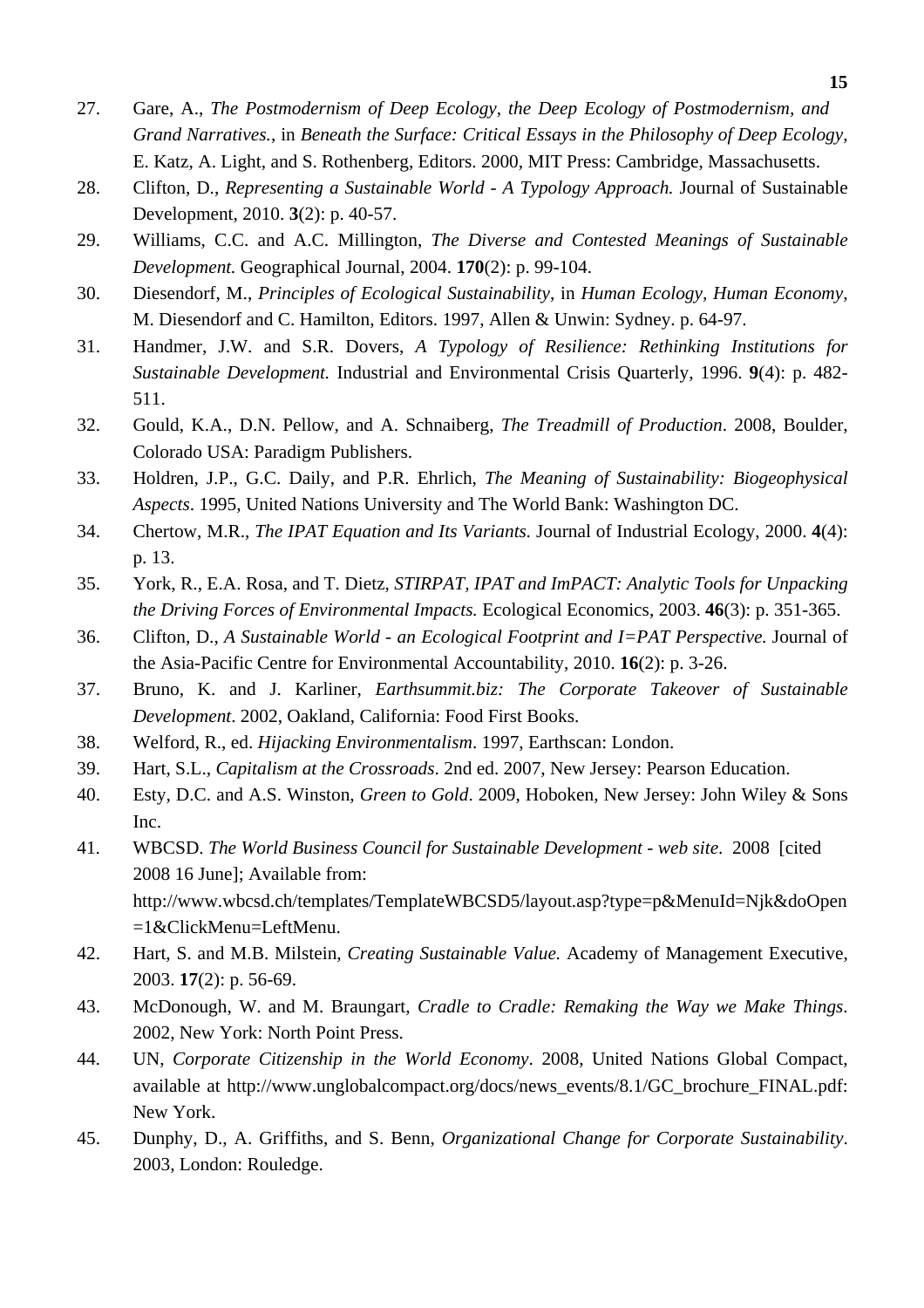- 46. Wackernagel, M., et al., *Ecological Footprint Time Series of Austria, the Philippines, and South Korea for 1961-1999: Comparing the Conventional Approach to an 'Actual Land Area' Approach.* Land Use Policy, 2004. **21**: p. 261-269.
- 47. Kitzes, J., et al., *Current Methods for Calculating National Ecological Footprint Accounts.* Science for Environment & Sustainable Society, 2007. **4**(1).
- 48. Footprint Network. *Ecological Footprint*. 2008 [cited 2008 1 August]; Available from: http://www.footprintnetwork.org/.
- 49. Footprint Network, *Ecological Footprint and Biocapacity 2010 release*. 2010, Footprint Network.
- 50. U.S. Census Bureau, *World Population Clock at http://www.census.gov/main/www/ popclock.html*. 2011.
- 51. UN, *World Population Prospects 2006 Revision*. 2007, United Nations Department of Economic and Social Affairs, Population Division: New York.
- 52. WRI, *Earth Trends Economics, Business and the Environment.* 2010, World Resources Institute, at http://earthtrends.wri.org/searchable\_db/index.php?theme=5, accessed 9 March 2010.
- 53. WWF, *Europe 2007: Gross Domestic Product and Ecological Footprint*. 2007, World Wide Fund for Nature.
- 54. Footprint Network, *Ecological Footprint Standards 2006*. 2006, The Footprint Network: Global Footprint Network Standards Committees.
- 55. Giljum, S., et al., *Scientific Assessment and Evaluation of the Indicator "Ecological Footprint"*. 2007, Environmental Research of the Federal Ministry of the Environment, Nature Conservation and Nuclear Safety. Research Report 363 01 135, UBA-FB 001089/E.
- 56. Nijkamp, P., E. Rossi, and G. Vindigni, *Ecological Footprints in Plural: A Meta-analytic Comparison of Empirical Results.* Regional Studies, 2004. **38**(7): p. 747-765.
- 57. Wilson, J., P. Tyedmers, and R. Pelot, *Contrasting and Comparing Sustainable Development Indicator Metrics.* Ecological Indicators, 2007. **7**(2): p. 299-314.
- 58. Kitzes, J. *A Research Agenda for Improving National Ecological Footprint Accounts*. in *International Ecological Footprint Conference: Stepping Up the Pace - New Developments in Ecological Footprint Methodology, Policy and Practice*. 2007. Cardiff.
- 59. Cato, M.S., *Green Economics*. 2009, London: Earthscan.
- 60. Daly, H. and J. Farley, *Ecological Economics: Principles and Applications*. 2004, Washington: Island Press.
- 61. Marsden, T. and E. Smith, *Ecological entrepreneurship: sustainable development in local communities through quality food production and local branding.* Geoforum, 2005. **36**(4): p. 440-451.
- 62. de Graff, J., D. Wann, and T.H. Naylor, *Affluenza*. 2005, San Francisco: Berrett-Koehler Publishers Inc.
- 63. Daly, H.E., *Economics in a Full World.* Scientific American, 2005. **293**(3): p. 78-85.
- 64. TAI, *Increasing GDP or True Progress: Take a Position!* 2009, The Australia Institute, 'Between the Lines' e-news, 29 April 2009.
- 65. Shiva, V., *Earth Democracy*. 2005, Cambridge, Massachusetts: South End Press.